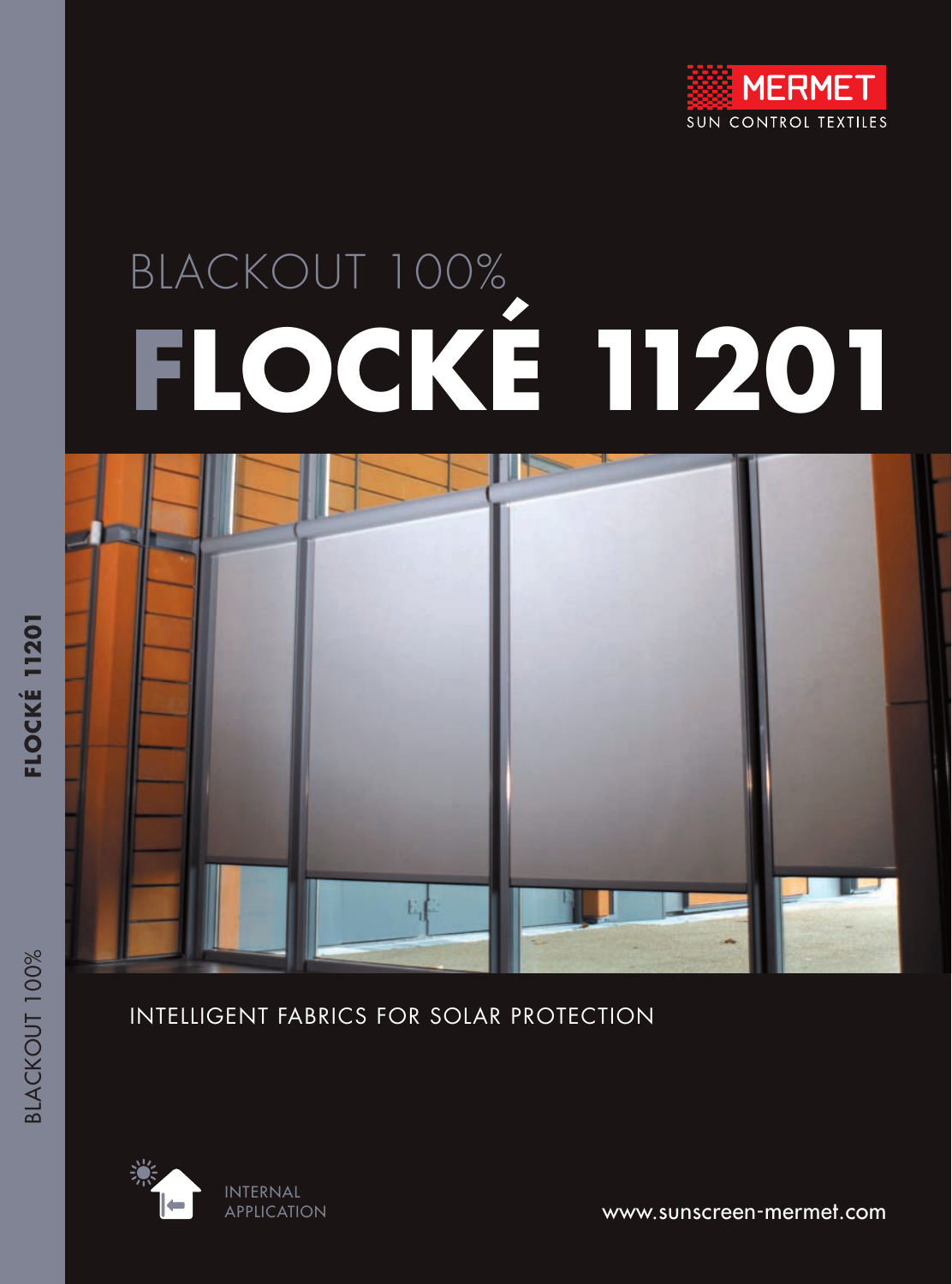## ELEGANCE IN TERMS OF COMPLETE BLACKOUT



### **GLASS** FABRIC, PVC AND POLYESTER FREE

#### $\blacksquare$  100% OF THE LIGHT AND UV RAYS BLOCKED at 100.000 lux

THERMAL COMFORT: rejects up to 89% OF SOLAR RADIATION thanks to its special white acrylic coating facing the window (gtot =  $0,11$  / glazing g =  $0,32$  and U =  $1,1$  W/m<sup>2</sup>K)

Stylish fabric, 9 trendy colours

**NIDE WIDTH OF 240 CM** for large-sized windows offering a seamless design

**DIMENSIONAL STABILITY, DURABILITY** (test of 10.000 cycles, class 3 NF EN 13120) MECHANICAL RESISTANCE: perfect flatness even in large dimensions

n Health/Safety: conforms to standard requirements for buildings open to the public

#### TECHNICAL DATA

| <b>FLOCKÉ 11201</b>                                            |                                                                                                                            |              |                                                                                                         |  |  |
|----------------------------------------------------------------|----------------------------------------------------------------------------------------------------------------------------|--------------|---------------------------------------------------------------------------------------------------------|--|--|
| Composition                                                    | PVC-free treated flocked fibreglass fabric                                                                                 |              |                                                                                                         |  |  |
| Fire, smoke classification<br>and other official test reports* | M1 (F) - NFP 92 503<br><b>B1</b> (DE) - DIN 4102-1<br><b>BS</b> (GB) - 476 Pt 6 & 7 Class 0<br><b>IMO</b> - MED 2014/90/EU |              | <b>FR (US) - NFPA 701</b><br>F2 $(F)$ - NF F 16-101<br>HHV: 9,7 MJ/kg (4,02 to 5,33 MJ/m <sup>2</sup> ) |  |  |
| Health, safety                                                 | <b>Antibacterial:</b> More than 99% of bacteria destroyed - ASTM E 2180                                                    |              |                                                                                                         |  |  |
| <b>Opacity</b>                                                 | 100 % to 100,000 lux                                                                                                       |              |                                                                                                         |  |  |
| UV screen                                                      | 100%                                                                                                                       |              |                                                                                                         |  |  |
| Width                                                          | 240 cm                                                                                                                     |              |                                                                                                         |  |  |
| Weight/m <sup>2 ***</sup>                                      | 415 to 550 g ± 10% (depending on colours) - ISO 2286 - 2                                                                   |              |                                                                                                         |  |  |
| Thickness ***                                                  | 0,45 to 0,52 mm ± 10 % (depending on colours) - ISO 2286 - 3                                                               |              |                                                                                                         |  |  |
| Colour Fasteness to light (scale of 8)                         | 7/8 - ISO 105 B02 (white not graded)                                                                                       |              |                                                                                                         |  |  |
| <b>Mechanical resistance</b>                                   | <b>Breaking</b>                                                                                                            | <b>Tear</b>  | <b>Folding</b>                                                                                          |  |  |
| Warp                                                           | $> 120$ daN/5 cm                                                                                                           | $\geq 6$ daN | $\geq$ 10 daN/5 cm                                                                                      |  |  |
| Weft                                                           | $> 70$ daN/5 cm                                                                                                            | $\geq$ 5 daN | $\geq 10$ daN/5 cm                                                                                      |  |  |
|                                                                | ISO 1421                                                                                                                   | EN 1875-3    | ISO 1421**                                                                                              |  |  |
| <b>Elongation</b> (warp and weft)                              | $< 5$ % - ISO 1421                                                                                                         |              |                                                                                                         |  |  |
| Packaging                                                      | Rolls of 33 Im                                                                                                             |              |                                                                                                         |  |  |
| Making up                                                      | Advice note on request                                                                                                     |              |                                                                                                         |  |  |

This product's technical data are in conformity with this brochure as of the date of publication. MERMET SAS reserves the right to change the technical data; only those provided on the company's website www.sunscreen-mermet.com shall be deemed to be authentic. Where applicable, MERMET SAS also reserves the right to withdraw this product from sale should any of the technical properties or characteristics set out above prove to be inadequate or rendered impossible as a result of a change in regulations or in knowledge or understanding.

\* Reports available on request, please contact Mermet \*\* Internal procedure derived from ISO 1421 standard

\*\*\* Colours 600-618-608-609-623-625 = weight /m²: 550 g (± 10 %) & thickness: 0,52 mm (± 10 %)

Colours 606-614-617 = weight /m²: 415 g (± 10 %) & thickness: 0,45 mm (± 10 %)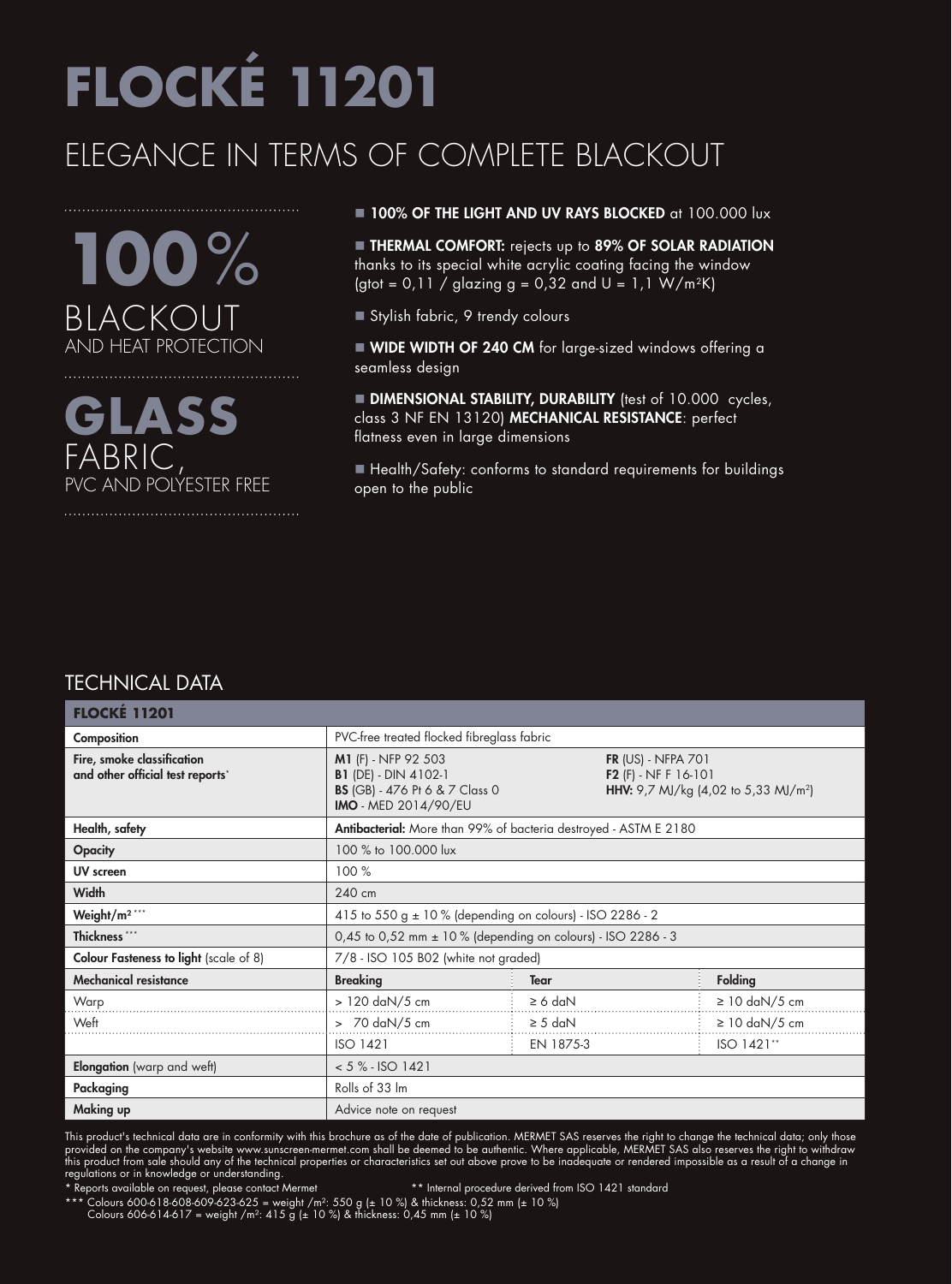

Colours may be slightly different from the actual ones Colours may be slightly different from the actual ones

#### SERVICE O

- Calculation of solar factor gtot (glazing + blind)
- Spectral values and thermal & optical factors available on request
- **n** Specification sheet
- A4 samples and prototypes
- **n** Training on fabrics functionality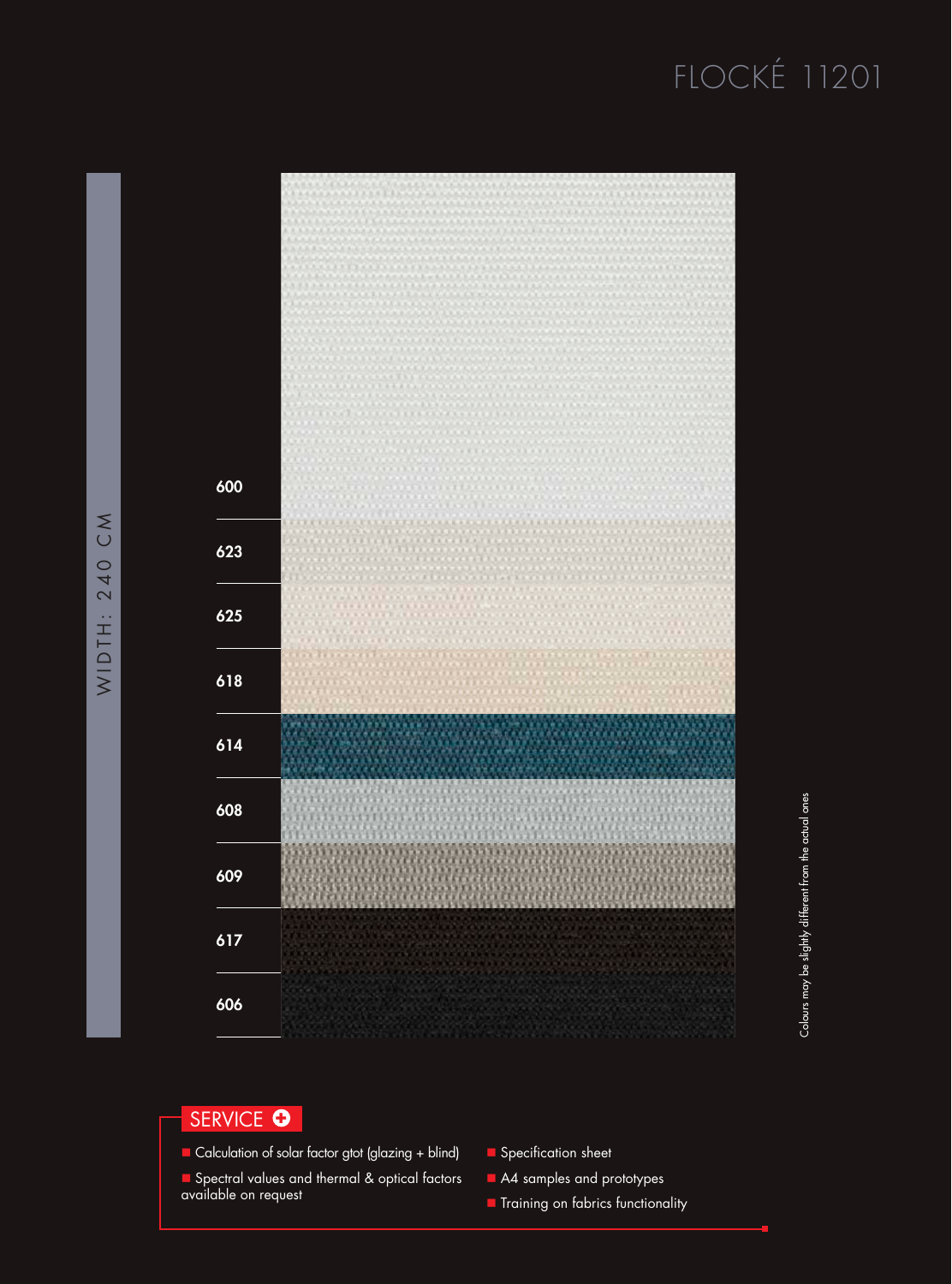

609

#### THERMAL AND OPTICAL FACTORS in the European standard EN 14501

| <b>FLOCKÉ 11201</b>        | <b>Thermal factors</b> |    |                                        |                                  |                                  | <b>Optical factors</b> |
|----------------------------|------------------------|----|----------------------------------------|----------------------------------|----------------------------------|------------------------|
| <b>OF 0%</b>               | <b>Fabric</b>          |    | Fabric + Glazing / gtot internal blind |                                  | Tv                               |                        |
| <b>Colours</b>             | <b>T<sub>s</sub></b>   | Rs | <b>As</b>                              | $C:$ gv = 0,59                   | $D : gv = 0,32$                  |                        |
| White acrylic backing side | $\Omega$               | 70 | 30                                     | $0.26$ <b><math>\odot</math></b> | $0,11$ $\odot$                   | $\mathbf 0$            |
| 600 White                  | $\circ$                | 73 | 27                                     | $0.27$ <b><math>\odot</math></b> | $0,12$ $\bullet$                 | 0                      |
| 625 Coraline               | $\Omega$               | 74 | 26                                     | $0,27$ $\bullet$                 | $0,12$ $\Theta$                  | 0                      |
| 623 Sahel                  | $\circ$                | 69 | 31                                     | $0.29$ <b><math>\odot</math></b> | $0,15$ $\bullet$                 | $\mathbf 0$            |
| 618 Mississippi            | $\Omega$               | 63 | 37                                     | $0,32$ <b><math>\odot</math></b> | $0,16$ $\odot$                   | 0                      |
| 608 Chartreux              | $\Omega$               | 46 | 54                                     | $0,40$ $\bullet$                 | $0.22$ <b><math>\odot</math></b> | $\mathbf 0$            |
| 609 Loutre                 | 0                      | 25 | 75                                     | $0.40$ $\bullet$                 | $0.27$ <b><math>\odot</math></b> | $\mathbf 0$            |
| 614 Pétrole                | $\Omega$               | 17 | 83                                     | $0.52$ O                         | $0.29$ <b><math>\odot</math></b> | $\mathbf 0$            |
| 617 Chêne                  | $\Omega$               | 4  | 96                                     | $0.56$ O                         | $0.31$ $\odot$                   | 0                      |
| <b>606 Black</b>           | $\Omega$               | 4  | 96                                     | $0.56$ O                         | $0.31$ $\odot$                   | 0                      |

gv = 0,59: Solar factor of standard glazing (C), low-emission 4/16/4 double glazing filled with Argon (U value thermal transmittance = 1,2 W/m²K). gv = 0,32: Solar factor of standard glazing (D), reflecting low-emission 4/16/4 double glazing filled with Argon (U value thermal transmittance = 1,1 W/m²K).

Samples tested according to EN 14500 standard defining the measurements and calculation methods as specified in the standard EN 13363-2 "Solar protection devices combined with glazing calculation of solar and light transmittance - part 2: EN 13363-2 detailed method" and EN 410 "Glass in building - Determination of luminous and solar characteristics of glazing". Comfort classification according to EN 14501 standard: @very little effect @little effect @moderate effect @good effect @very good effect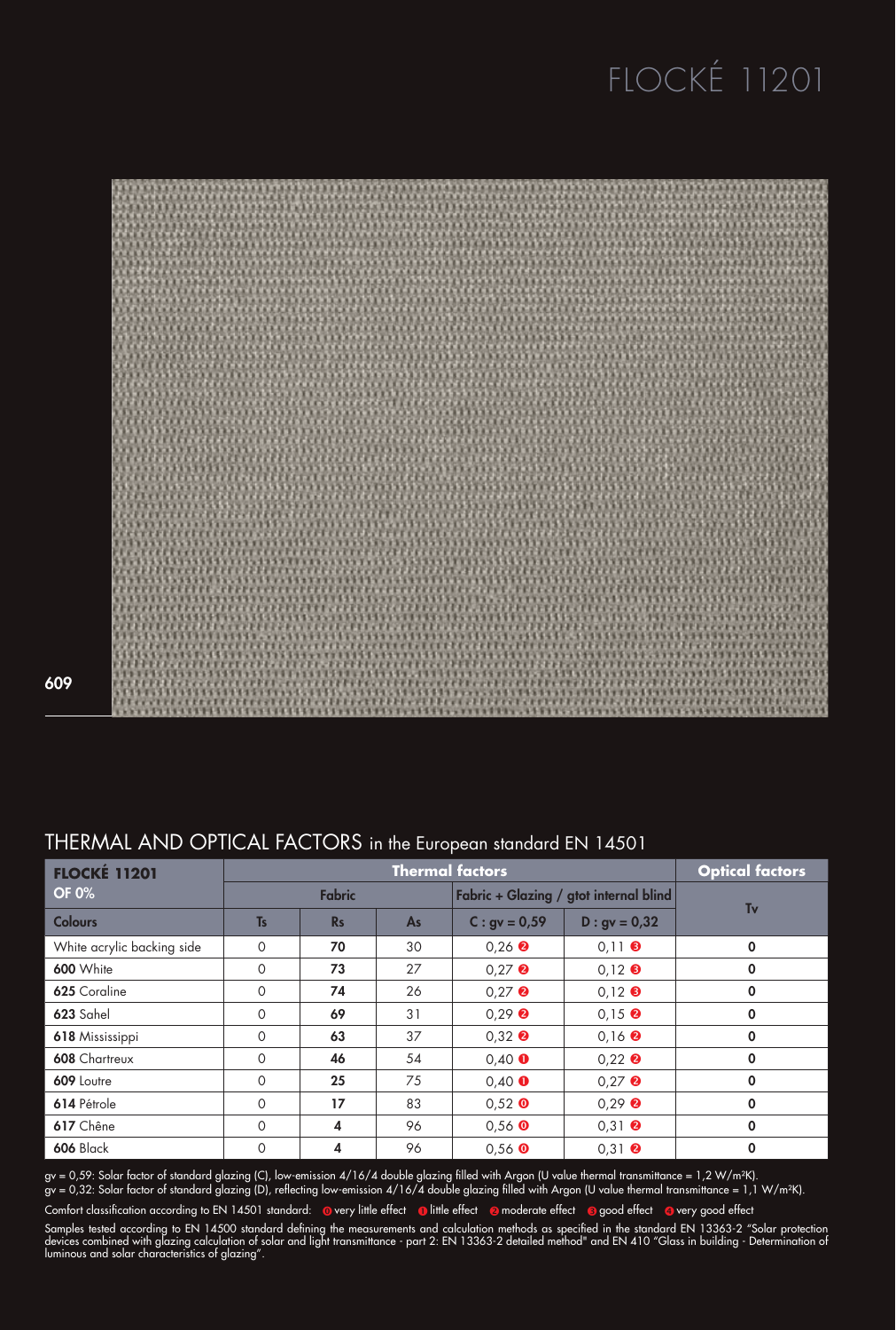







**LEAD FREE**  $\cancel{1}$ 



 $\mathsf{IMO}$ 0 **BV 2690** 

**REACH**<br>COMPLIANT